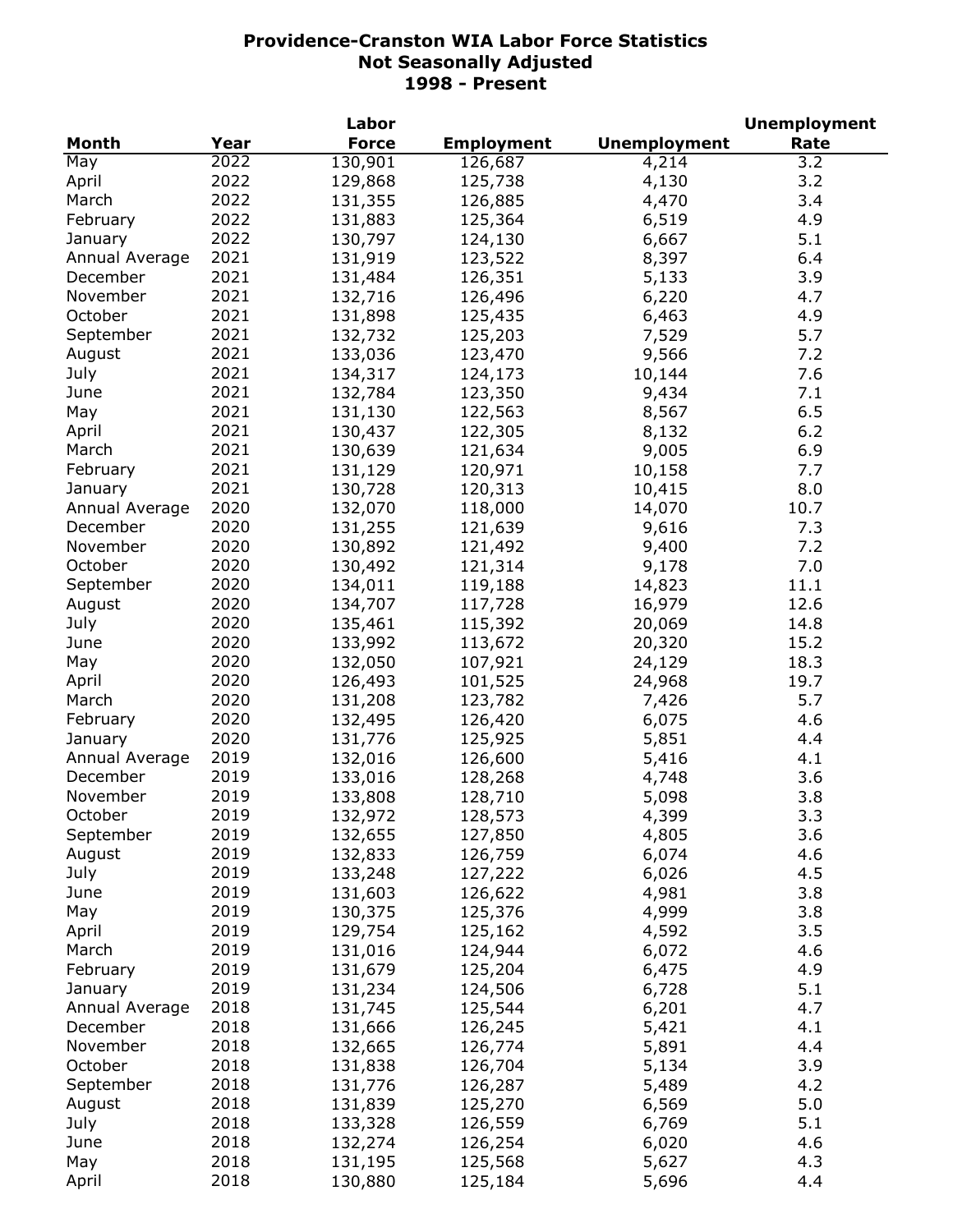|                |      | Labor        |                   |                     | <b>Unemployment</b> |
|----------------|------|--------------|-------------------|---------------------|---------------------|
| <b>Month</b>   | Year | <b>Force</b> | <b>Employment</b> | <b>Unemployment</b> | Rate                |
| March          | 2018 | 131,353      | 124,420           | 6,933               | 5.3                 |
| February       | 2018 | 131,774      | 124,216           | 7,558               | 5.7                 |
| January        | 2018 | 130,356      | 123,046           | 7,310               | 5.6                 |
| Annual Average | 2017 | 131,134      | 124,491           | 6,643               | 5.1                 |
| December       | 2017 | 131,265      | 125,273           | 5,992               | 4.6                 |
| November       | 2017 | 132,100      | 125,476           | 6,624               | 5.0                 |
| October        | 2017 | 131,255      | 125,325           | 5,930               | 4.5                 |
| September      | 2017 | 131,806      | 125,605           | 6,201               | 4.7                 |
| August         | 2017 | 131,423      | 124,331           | 7,092               | 5.4                 |
| July           | 2017 | 132,301      | 124,997           | 7,304               | 5.5                 |
| June           | 2017 | 131,354      | 124,976           | 6,378               | 4.9                 |
| May            | 2017 | 130,057      | 124,082           | 5,975               | 4.6                 |
| April          | 2017 | 130,183      | 124,206           | 5,977               | 4.6                 |
| March          | 2017 | 130,736      | 123,748           | 6,988               | 5.3                 |
| February       | 2017 | 130,818      | 123,287           | 7,531               | 5.8                 |
| January        | 2017 | 130,318      | 122,589           | 7,729               | 5.9                 |
| Annual Average | 2016 | 127,526      | 120,097           | 7,429               | 5.8                 |
| December       | 2016 |              |                   |                     | 4.8                 |
| November       | 2016 | 127,526      | 121,379           | 6,147               |                     |
|                |      | 127,919      | 121,597           | 6,322               | 4.9                 |
| October        | 2016 | 127,683      | 121,250           | 6,433               | 5.0                 |
| September      | 2016 | 127,371      | 120,440           | 6,931               | 5.4                 |
| August         | 2016 | 128,076      | 120,220           | 7,856               | 6.1                 |
| July           | 2016 | 128,919      | 120,823           | 8,096               | 6.3                 |
| June           | 2016 | 128,485      | 120,806           | 7,679               | 6.0                 |
| May            | 2016 | 126,763      | 119,381           | 7,382               | 5.8                 |
| April          | 2016 | 126,756      | 119,590           | 7,166               | 5.7                 |
| March          | 2016 | 127,225      | 119,090           | 8,135               | 6.4                 |
| February       | 2016 | 127,079      | 118,669           | 8,410               | 6.6                 |
| January        | 2016 | 126,508      | 117,917           | 8,591               | 6.8                 |
| Annual Average | 2015 | 128,085      | 119,517           | 8,568               | 6.7                 |
| December       | 2015 | 127,988      | 120,262           | 7,726               | 6.0                 |
| November       | 2015 | 128,281      | 120,126           | 8,155               | 6.4                 |
| October        | 2015 | 127,870      | 120,077           | 7,793               | 6.1                 |
| September      | 2015 | 127,355      | 119,473           | 7,882               | 6.2                 |
| August         | 2015 | 128,282      | 119,574           | 8,708               | 6.8                 |
| July           | 2015 | 129,175      | 120,146           | 9,029               | 7.0                 |
| June           | 2015 | 129,101      | 120,375           | 8,726               | 6.8                 |
| May            | 2015 | 128,297      | 119,539           | 8,758               | 6.8                 |
| April          | 2015 | 127,326      | 119,456           | 7,870               | $6.2$               |
| March          | 2015 | 127,350      | 118,546           | 8,804               | 6.9                 |
| February       | 2015 | 127,894      | 118,580           | 9,314               | 7.3                 |
| January        | 2015 | 128,099      | 118,053           | 10,046              | 7.8                 |
| Annual Average | 2014 | 128,659      | 117,664           | 10,995              | 8.5                 |
| December       | 2014 | 128,623      | 119,720           | 8,903               | 6.9                 |
| November       | 2014 | 129,226      | 119,564           | 9,662               | 7.5                 |
| October        | 2014 | 129,130      | 119,591           | 9,539               | 7.4                 |
| September      | 2014 | 128,806      | 118,401           | 10,405              | 8.1                 |
| August         | 2014 | 129,691      | 118,231           | 11,460              | 8.8                 |
| July           | 2014 | 130,419      | 118,480           | 11,939              | 9.2                 |
| June           | 2014 | 129,593      | 118,657           | 10,936              | 8.4                 |
| May            | 2014 | 128,243      | 116,922           | 11,321              | 8.8                 |
| April          | 2014 | 127,140      | 116,579           | 10,561              | 8.3                 |
| March          | 2014 | 127,754      | 115,714           | 12,040              | 9.4                 |
| February       | 2014 | 127,825      | 115,486           | 12,339              | 9.7                 |
|                |      |              |                   |                     |                     |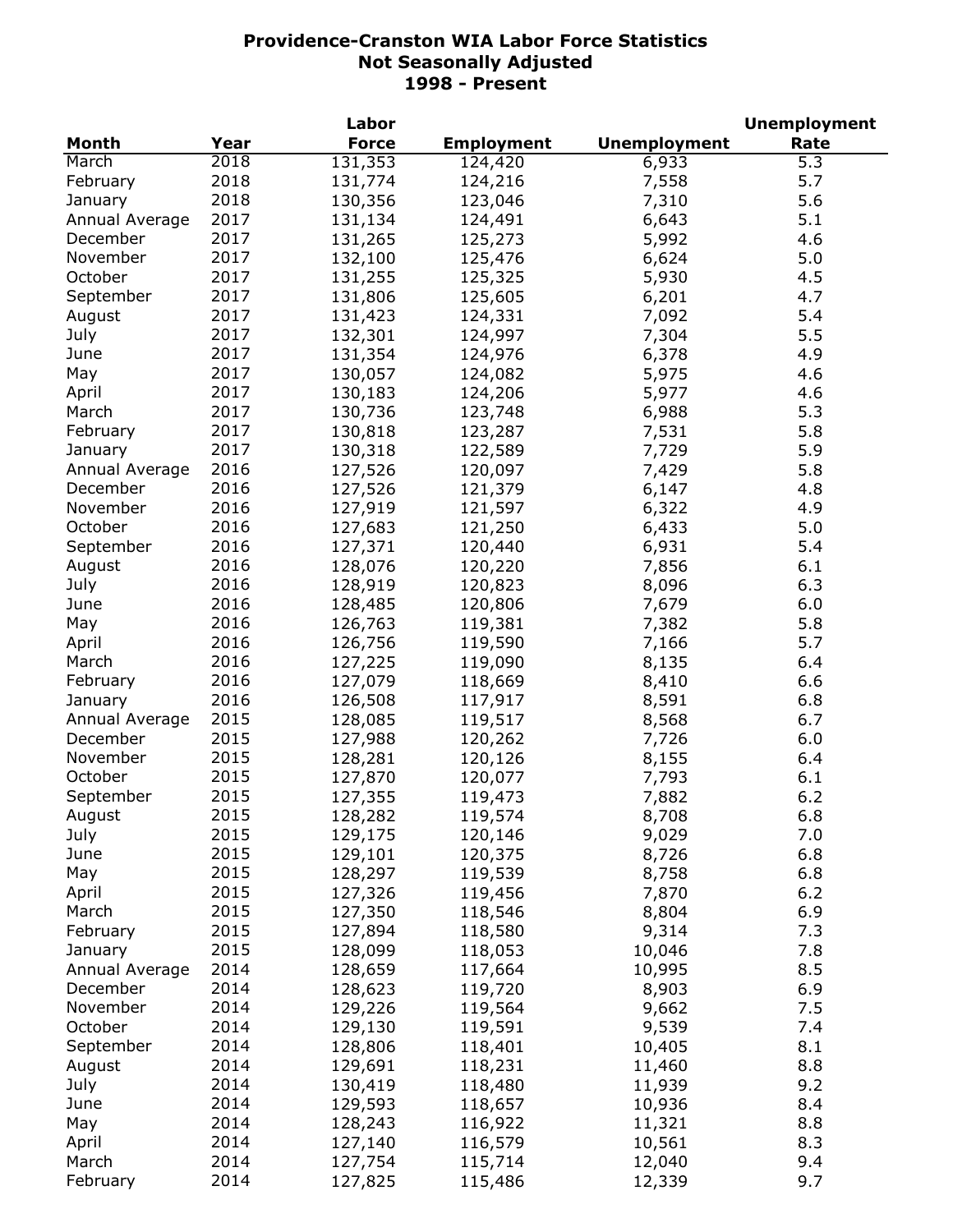|                |      | Labor        |                   |                     | <b>Unemployment</b> |
|----------------|------|--------------|-------------------|---------------------|---------------------|
| <b>Month</b>   | Year | <b>Force</b> | <b>Employment</b> | <b>Unemployment</b> | Rate                |
| January        | 2014 | 127, 447     | 114,618           | 12,829              | 10.1                |
| Annual Average | 2013 | 128,672      | 115,534           | 13,138              | 10.2                |
| December       | 2013 | 127,915      | 116,119           | 11,796              | 9.2                 |
| November       | 2013 | 128,709      | 116,530           | 12,179              | 9.5                 |
| October        | 2013 | 128,574      | 115,932           | 12,642              | 9.8                 |
| September      | 2013 | 128,937      | 115,839           | 13,098              | 10.2                |
| August         | 2013 | 129,177      | 115,502           | 13,675              | 10.6                |
| July           | 2013 | 130,547      | 116,201           | 14,346              | 11.0                |
| June           | 2013 | 130,396      | 116,468           | 13,928              | 10.7                |
| May            | 2013 | 128,344      | 115,083           | 13,261              | 10.3                |
| April          | 2013 | 127,309      | 115,063           | 12,246              | 9.6                 |
| March          | 2013 | 127,263      | 114,398           | 12,865              | 10.1                |
| February       | 2013 | 128,148      | 114,874           | 13,274              | 10.4                |
| January        | 2013 | 128,745      | 114,398           | 14,347              | 11.1                |
| Annual Average | 2012 | 129,315      | 115,097           | 14,218              | 11.0                |
| December       | 2012 | 130,019      | 117,235           | 12,784              | 9.8                 |
| November       | 2012 | 130,148      | 117,103           | 13,045              | 10.0                |
| October        | 2012 |              |                   |                     |                     |
|                |      | 130,959      | 117,541           | 13,418              | 10.2                |
| September      | 2012 | 129,977      | 116,538           | 13,439              | 10.3                |
| August         | 2012 | 130,229      | 115,619           | 14,610              | 11.2                |
| July           | 2012 | 131,098      | 115,556           | 15,542              | 11.9                |
| June           | 2012 | 130,637      | 115,595           | 15,042              | 11.5                |
| May            | 2012 | 128,866      | 114,399           | 14,467              | 11.2                |
| April          | 2012 | 127,364      | 113,650           | 13,714              | 10.8                |
| March          | 2012 | 127,350      | 112,941           | 14,409              | 11.3                |
| February       | 2012 | 127,654      | 112,721           | 14,933              | 11.7                |
| January        | 2012 | 127,472      | 112,260           | 15,212              | 11.9                |
| Annual Average | 2011 | 129,768      | 114,310           | 15,458              | 11.9                |
| December       | 2011 | 129,083      | 114,679           | 14,404              | 11.2                |
| November       | 2011 | 129,892      | 115,108           | 14,784              | 11.4                |
| October        | 2011 | 130,065      | 114,928           | 15,137              | 11.6                |
| September      | 2011 | 129,524      | 114,272           | 15,252              | 11.8                |
| August         | 2011 | 130,667      | 114,401           | 16,266              | 12.4                |
| July           | 2011 | 131,465      | 114,516           | 16,949              | 12.9                |
| June           | 2011 | 131,415      | 115,130           | 16,285              | 12.4                |
| May            | 2011 | 129,555      | 114,070           | 15,485              | 12.0                |
| April          | 2011 | 129,068      | 114,246           | 14,822              | 11.5                |
| March          | 2011 | 128,602      | 113,582           | 15,020              | 11.7                |
| February       | 2011 | 128,586      | 113,349           | 15,237              | 11.8                |
| January        | 2011 | 129,302      | 113,444           | 15,858              | 12.3                |
| Annual Average | 2010 | 131,223      | 115,064           | 16,159              | 12.3                |
| December       | 2010 | 130,601      | 115,480           | 15,121              | 11.6                |
| November       | 2010 | 131,490      | 115,618           | 15,872              | 12.1                |
| October        | 2010 | 131,344      | 115,711           | 15,633              | 11.9                |
| September      | 2010 | 131,648      | 115,811           | 15,837              | 12.0                |
| August         | 2010 | 132,849      | 116,122           | 16,727              | 12.6                |
| July           | 2010 | 133,177      | 116,269           | 16,908              | 12.7                |
| June           | 2010 | 132,347      | 116,115           | 16,232              | 12.3                |
| May            | 2010 | 131,186      | 114,823           | 16,363              | 12.5                |
| April          | 2010 | 130,880      | 114,879           | 16,001              | 12.2                |
| March          | 2010 | 129,628      | 113,656           | 15,972              | 12.3                |
| February       | 2010 | 129,658      | 113,280           | 16,378              | 12.6                |
| January        | 2010 | 129,872      | 113,009           | 16,863              | 13.0                |
| Annual Average | 2009 | 122,366      | 106,644           | 15,722              | 12.8                |
|                |      |              |                   |                     |                     |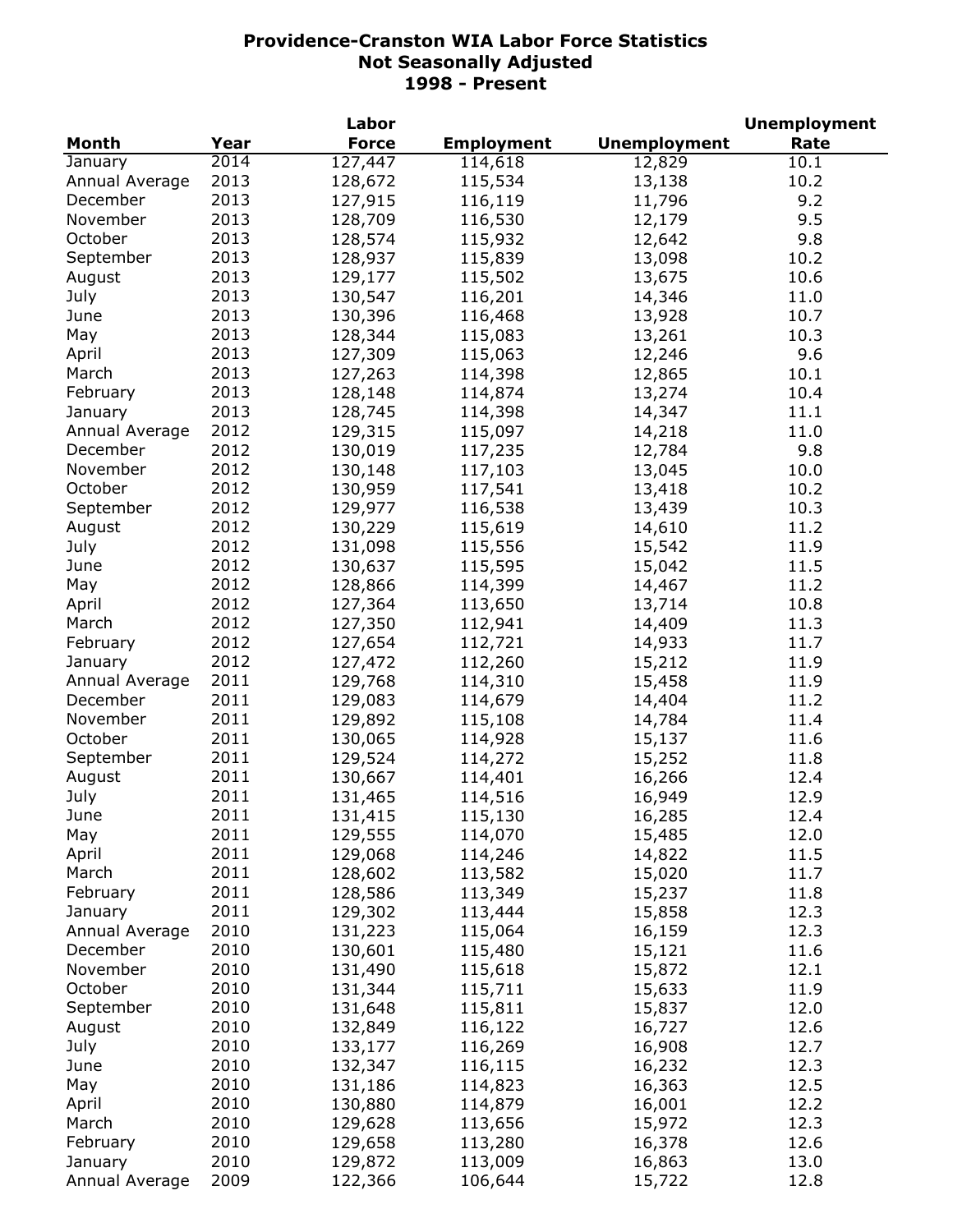|                |      | Labor        |                   |                     | <b>Unemployment</b> |
|----------------|------|--------------|-------------------|---------------------|---------------------|
| <b>Month</b>   | Year | <b>Force</b> | <b>Employment</b> | <b>Unemployment</b> | Rate                |
| December       | 2009 | 121,622      | 106,311           | 15,311              | 12.6                |
| November       | 2009 | 122,555      | 107,184           | 15,371              | 12.5                |
| October        | 2009 | 122,090      | 106,602           | 15,488              | 12.7                |
| September      | 2009 | 122,298      | 106,427           | 15,871              | 13.0                |
| August         | 2009 | 123,552      | 107,200           | 16,352              | 13.2                |
| July           | 2009 | 124,829      | 107,757           | 17,072              | 13.7                |
| June           | 2009 | 123,871      | 107,564           | 16,307              | 13.2                |
| May            | 2009 | 122,205      | 106,087           | 16,118              | 13.2                |
| April          | 2009 | 121,494      | 106,389           | 15,105              | 12.4                |
| March          | 2009 | 121,410      | 105,907           | 15,503              | 12.8                |
| February       | 2009 | 121,609      | 106,137           | 15,472              | 12.7                |
| January        | 2009 | 120,858      | 106,166           | 14,692              | 12.2                |
| Annual Average | 2008 | 121,205      | 110,766           | 10,439              | 8.6                 |
| December       | 2008 | 121,582      | 108,996           | 12,586              | 10.4                |
| November       | 2008 | 121,544      | 110,138           | 11,406              | 9.4                 |
|                |      |              |                   |                     |                     |
| October        | 2008 | 121,326      | 110,191           | 11,135              | 9.2                 |
| September      | 2008 | 121,328      | 110,302           | 11,026              | 9.1                 |
| August         | 2008 | 122,330      | 110,534           | 11,796              | 9.6                 |
| July           | 2008 | 123,007      | 111,562           | 11,445              | 9.3                 |
| June           | 2008 | 122,170      | 111,842           | 10,328              | 8.5                 |
| May            | 2008 | 120,600      | 110,677           | 9,923               | 8.2                 |
| April          | 2008 | 119,907      | 111,459           | 8,448               | 7.0                 |
| March          | 2008 | 120,028      | 111,002           | 9,026               | 7.5                 |
| February       | 2008 | 119,883      | 110,965           | 8,918               | 7.4                 |
| January        | 2008 | 120,752      | 111,527           | 9,225               | 7.6                 |
| Annual Average | 2007 | 121,440      | 114,255           | 7,185               | 5.9                 |
| December       | 2007 | 121,636      | 113,926           | 7,710               | 6.3                 |
| November       | 2007 | 122,108      | 114,874           | 7,234               | 5.9                 |
| October        | 2007 | 121,653      | 114,573           | 7,080               | 5.8                 |
| September      | 2007 | 121,758      | 114,510           | 7,248               | 6.0                 |
| August         | 2007 | 121,885      | 114,110           | 7,775               | 6.4                 |
| July           | 2007 | 123,070      | 114,928           | 8,142               | 6.6                 |
| June           | 2007 | 122,289      | 115,265           | 7,024               | 5.7                 |
| May            | 2007 | 120,720      | 114,014           | 6,706               | 5.6                 |
| April          | 2007 | 120,305      | 113,795           | 6,510               | 5.4                 |
| March          | 2007 | 120,180      | 113,823           | 6,357               | 5.3                 |
| February       | 2007 | 120,475      | 113,619           | 6,856               | 5.7                 |
| January        | 2007 | 121,203      | 113,623           | 7,580               | 6.3                 |
| Annual Average | 2006 | 122,262      | 114,827           | 7,435               | 6.1                 |
| December       | 2006 | 122,632      | 116,420           | 6,212               | 5.1                 |
| November       | 2006 | 123,097      | 116,533           | 6,564               | 5.3                 |
| October        | 2006 | 122,530      | 116,217           | 6,313               | 5.2                 |
| September      | 2006 | 122,297      | 115,523           | 6,774               | 5.5                 |
| August         | 2006 | 123,269      | 115,329           | 7,940               | 6.4                 |
| July           | 2006 | 124,120      | 115,555           | 8,565               | 6.9                 |
| June           | 2006 | 123,529      | 115,546           | 7,983               | 6.5                 |
|                | 2006 | 121,804      |                   | 7,696               | 6.3                 |
| May            |      |              | 114,108           |                     |                     |
| April          | 2006 | 121,290      | 113,864           | 7,426               | 6.1                 |
| March          | 2006 | 120,778      | 113,162           | 7,616               | 6.3                 |
| February       | 2006 | 120,856      | 112,867           | 7,989               | 6.6                 |
| January        | 2006 | 120,940      | 112,796           | 8,144               | 6.7                 |
| Annual Average | 2005 | 120,372      | 113,165           | 7,207               | 6.0                 |
| December       | 2005 | 121,750      | 114,779           | 6,971               | 5.7                 |
| November       | 2005 | 122,350      | 115,119           | 7,231               | 5.9                 |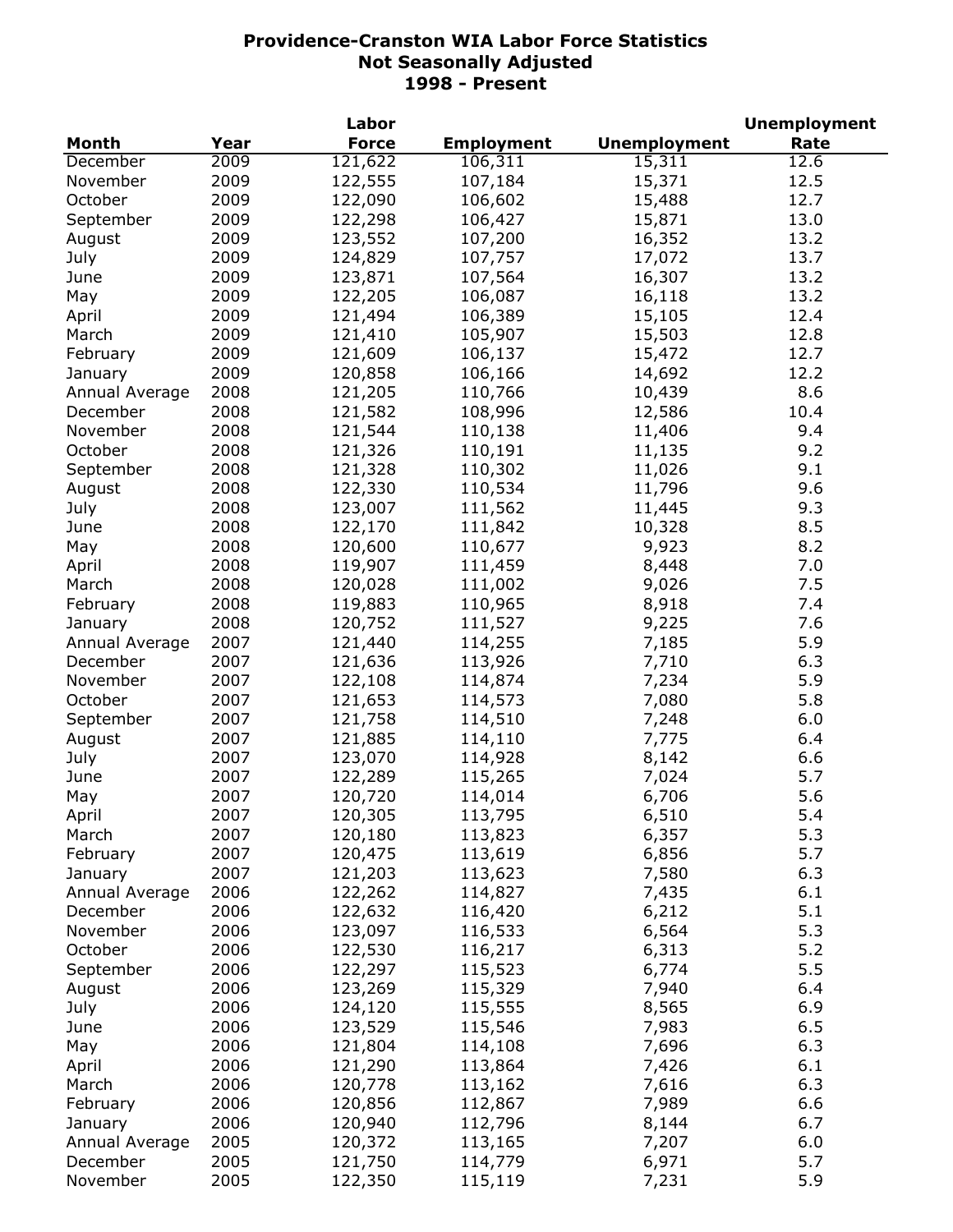|                |      | Labor        |                   |                     | <b>Unemployment</b> |
|----------------|------|--------------|-------------------|---------------------|---------------------|
| Month          | Year | <b>Force</b> | <b>Employment</b> | <b>Unemployment</b> | Rate                |
| October        | 2005 | 121,708      | 114,679           | 7,029               | $\overline{5.8}$    |
| September      | 2005 | 121,660      | 114,127           | 7,533               | 6.2                 |
| August         | 2005 | 122,129      | 114,349           | 7,780               | 6.4                 |
| July           | 2005 | 122,483      | 114,250           | 8,233               | 6.7                 |
| June           | 2005 | 121,091      | 113,757           | 7,334               | 6.1                 |
| May            | 2005 | 119,180      | 112,480           | 6,700               | 5.6                 |
| April          | 2005 | 118,706      | 112,051           | 6,655               | 5.6                 |
| March          | 2005 | 117,959      | 111,141           | 6,818               | 5.8                 |
| February       | 2005 | 117,715      | 110,747           | 6,968               | 5.9                 |
| January        | 2005 | 117,725      | 110,498           | 7,227               | 6.1                 |
| Annual Average | 2004 | 118,936      | 111,827           | 7,109               | 6.0                 |
| December       | 2004 | 118,747      | 112,796           | 5,951               | 5.0                 |
| November       | 2004 | 119,130      | 113,241           | 5,889               | 4.9                 |
| October        | 2004 | 118,565      | 112,721           | 5,844               | 4.9                 |
| September      | 2004 | 118,254      | 112,149           | 6,105               | 5.2                 |
|                | 2004 | 119,513      | 112,302           | 7,211               | 6.0                 |
| August         | 2004 |              |                   |                     | 6.7                 |
| July           |      | 120,861      | 112,721           | 8,140               |                     |
| June           | 2004 | 119,899      | 112,257           | 7,642               | 6.4                 |
| May            | 2004 | 118,330      | 110,980           | 7,350               | 6.2                 |
| April          | 2004 | 118,173      | 110,897           | 7,276               | 6.2                 |
| March          | 2004 | 118,324      | 110,378           | 7,946               | 6.7                 |
| February       | 2004 | 118,267      | 110,603           | 7,664               | 6.5                 |
| January        | 2004 | 119,164      | 110,874           | 8,290               | 7.0                 |
| Annual Average | 2003 | 119,805      | 112,106           | 7,699               | 6.4                 |
| December       | 2003 | 119,207      | 112,632           | 6,575               | 5.5                 |
| November       | 2003 | 119,981      | 112,976           | 7,005               | 5.8                 |
| October        | 2003 | 119,264      | 112,513           | 6,751               | 5.7                 |
| September      | 2003 | 119,015      | 112,170           | 6,845               | 5.8                 |
| August         | 2003 | 120,035      | 112,269           | 7,766               | 6.5                 |
| July           | 2003 | 121,132      | 112,683           | 8,449               | 7.0                 |
| June           | 2003 | 121,488      | 112,995           | 8,493               | 7.0                 |
| May            | 2003 | 119,634      | 111,650           | 7,984               | 6.7                 |
| April          | 2003 | 119,516      | 111,885           | 7,631               | 6.4                 |
| March          | 2003 | 119,320      | 111,344           | 7,976               | 6.7                 |
| February       | 2003 | 119,543      | 111,372           | 8,171               | 6.8                 |
| January        | 2003 | 119,529      | 110,784           | 8,745               | 7.3                 |
| Annual Average | 2002 | 117,550      | 110,728           | 6,822               | 5.8                 |
| December       | 2002 | 119,323      | 112,294           | 7,029               | 5.9                 |
| November       | 2002 | 119,354      | 112,542           | 6,812               | 5.7                 |
| October        | 2002 | 118,714      | 112,069           | 6,645               | 5.6                 |
| September      | 2002 | 118,592      | 111,810           | 6,782               | 5.7                 |
| August         | 2002 | 118,625      | 111,442           | 7,183               | 6.1                 |
| July           | 2002 | 118,715      | 111,495           | 7,220               | 6.1                 |
| June           | 2002 | 117,600      | 111,154           | 6,446               | 5.5                 |
| May            | 2002 | 116,191      | 109,833           | 6,358               | 5.5                 |
| April          | 2002 | 115,754      | 109,442           | 6,312               | 5.5                 |
| March          | 2002 | 115,826      | 109,266           | 6,560               | 5.7                 |
|                | 2002 | 116,066      | 109,345           | 6,721               | 5.8                 |
| February       | 2002 | 115,845      | 108,044           | 7,801               | 6.7                 |
| January        |      | 116,013      | 109,909           | 6,104               | 5.3                 |
| Annual Average | 2001 | 116,443      | 110,565           | 5,878               | 5.0                 |
| December       | 2001 |              | 110,589           | 5,682               | 4.9                 |
| November       | 2001 | 116,271      |                   |                     | 4.9                 |
| October        | 2001 | 116,049      | 110,381           | 5,668               |                     |
| September      | 2001 | 115,838      | 110,360           | 5,478               | 4.7                 |